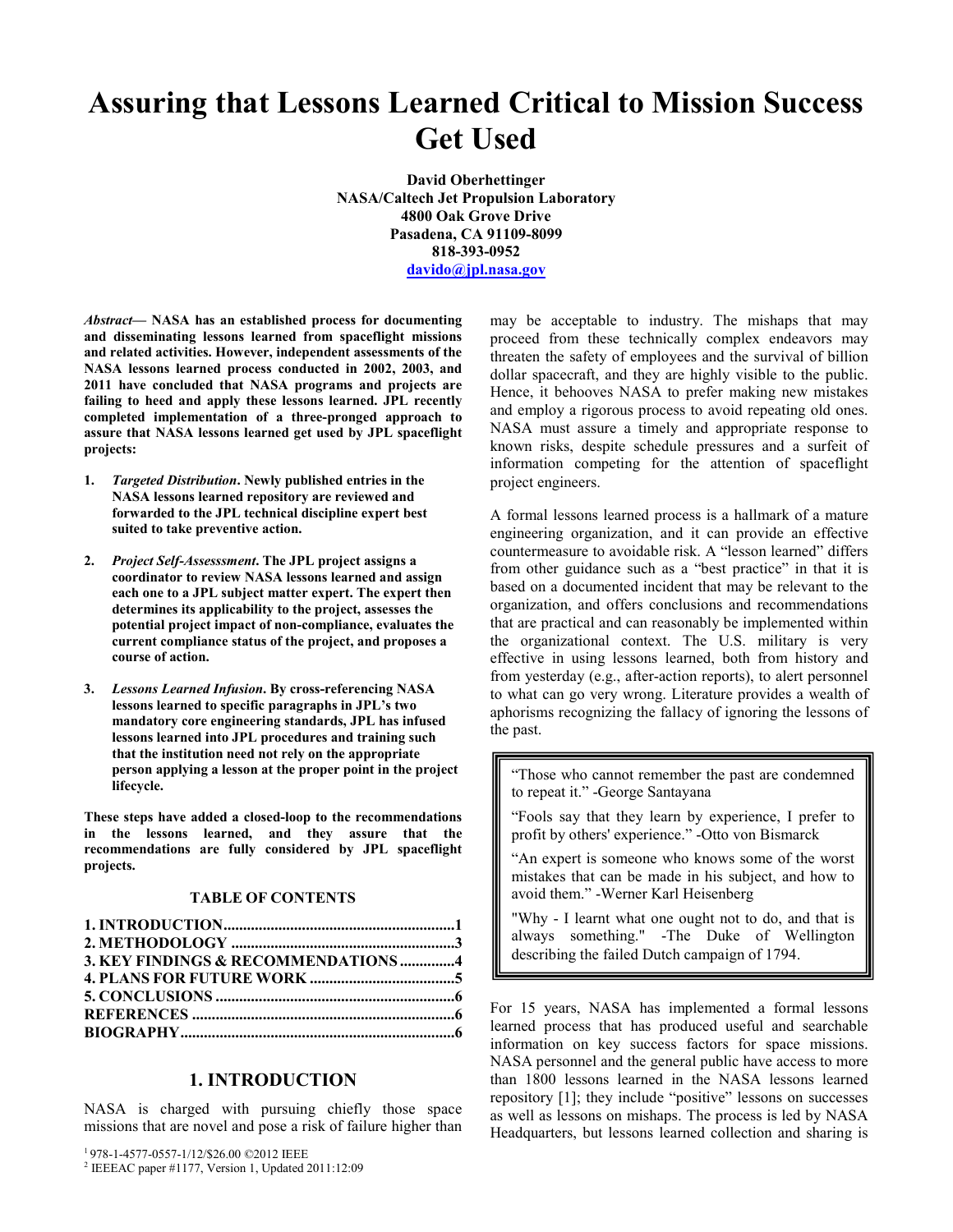primarily the responsibility of the NASA Centers—the organizations that perform mission engineering and operations work. Some minimum standards for the Center lesson learned programs were established by NASA in 2005 by NASA Procedural Requirement (NPR) 7120.6, *The NASA Lessons Learned Process*.

The NASA lessons learned process defined in NPR 7120.6 was modeled largely on the process established by the NASA/Caltech Jet Propulsion Laboratory (JPL). JPL has long viewed lessons learned as a principal component of an organizational culture committed to continuous improvement, and the Laboratory leadership has consistently supported implementing a formal process. The roots of the JPL process is traceable back to 1978, when JPL

first published the Spacecraft Significant Event File as a three-ring binder that was maintained and updated by coordinators from each of the JPL technical divisions. This set of coordinators formed the nucleus of a Lessons Learned Committee (LLC) that began holding weekly meetings in 1984. Today, the JPL LLC still meets weekly, includes representatives from the JPL technical divisions and the mission assurance organizations, is chaired by the JPL Office of the Chief Engineer, and is charged with validating and prioritizing lesson learned candidates, developing and approving draft lessons learned, and assuring that the lessons are shared. Figure 1 illustrates the JPL lessons learned process flow. The JPL lessons learned process is generally recognized as the most mature of the NASA Center processes.



**Figure 1 – JPL lessons learned process flow, with the shaded area depicting the lessons learned infusion process**

The requirements for an LLC and for sharing lessons learned are both enshrined in NPR 7120.6. However, the actual use of the information by engineers, managers, astronauts, and safety personnel in spacecraft design, development, and operation is difficult to assess or to assure. The available metrics on lessons learned effectiveness are of limited value: if a single user visit to a lessons learned repository provided information that saved a mission, it may outweigh the previous one thousand "hits" on the website. A 2002 report by the U.S. General Accounting Office (GAO) [2] concluded that NASA lessons learned are not being heeded and applied by NASA programs and projects, and the 2003 Columbia Accident Investigation Board Report [3] reported that "design engineers and mission assurance personnel use [the NASA Lesson Learned Information System] only on an *ad hoc* basis, thereby limiting its utility." Initial informal feedback from a 2011 audit of the NASA lessons learned process by the NASA Office of the Inspector General indicated that most NASA Centers have not successfully implemented the NPR 7120.6 requirement for lessons learned infusion into NASA procedures and training. [4]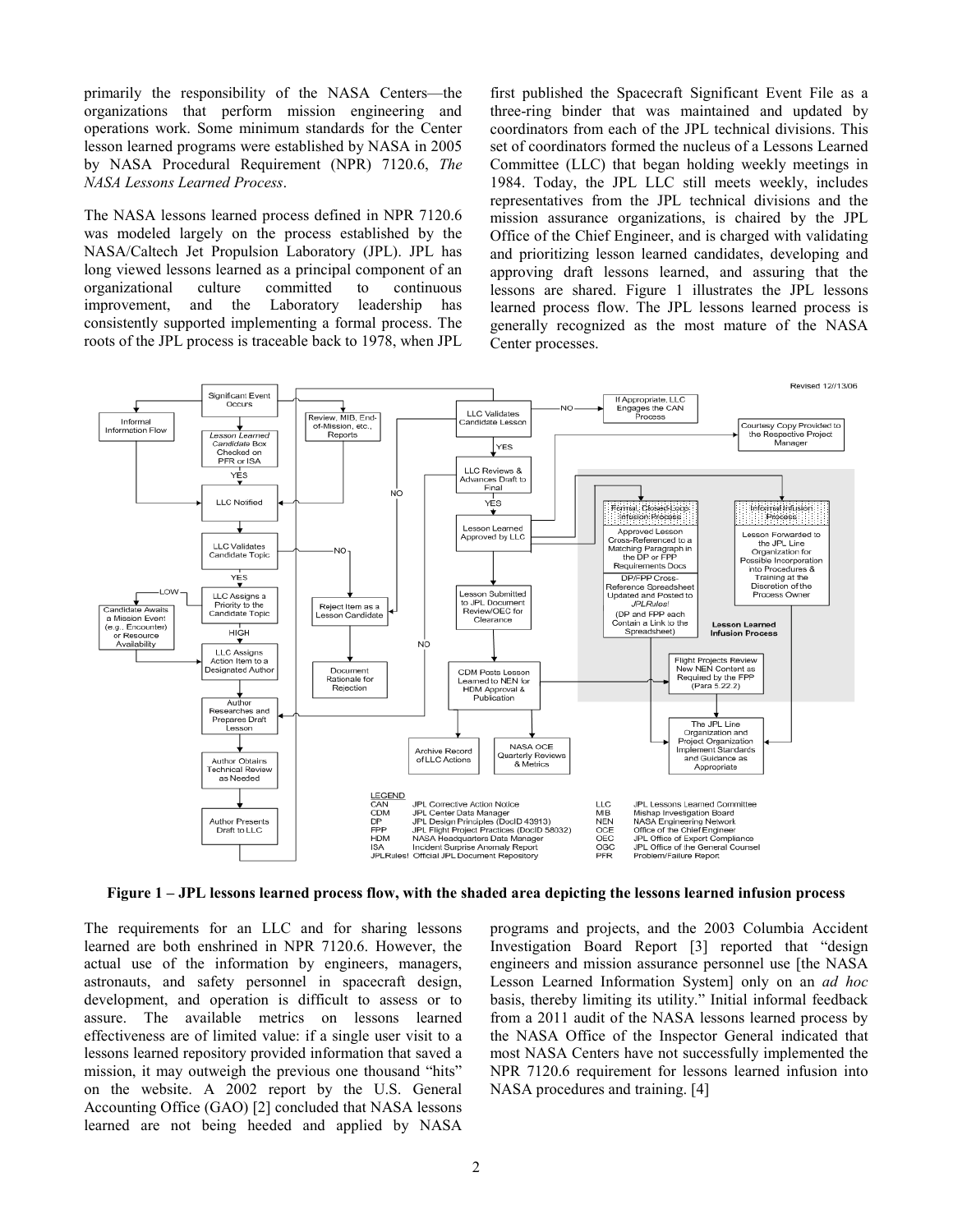## **2. METHODOLOGY**

If lessons learned are only being used on an *ad hoc* basis, then it behooves NASA to assure that the information is applied systematically. There are precedents for successfully mandating the use of technical guidance by NASA projects. For example, technical standards issued by government and industry are commonly imposed on project design and implementation processes, and the projects and contractors complete a compliance matrix that responds to each "shall" statement in the standard.

However, because lessons learned examine a specific incident and document conclusions that are intended to be widely applicable, "shall" and "must" language is not appropriate. Instead NASA lessons learned offer mere recommendations that a project may review for their technical merit and use only as appropriate. Since lessons learned are a source of advice rather than requirements, and reading is an essentially solitary activity that is selfcontrolled, the material must compete with the plethora of information sources and other project activities competing for the target audience. Even for a horse known to be thirsty, "You can bring the horse to water [and you can also assure the water is of high quality], but you can't make it drink."

So how can we assure that the horse will partake from our pool? JPL has implemented a three-pronged approach to assuring that lesson learned get used by spaceflight projects in the development and operation of spacecraft systems and support equipment.

#### *Targeted Distribution of Lessons Learned*

The NASA Lesson Learned Information System (LLIS) has a subscription feature that allows users to subscribe to all newly published lessons learned, or a subset that contains pre-selected keywords. The JPL LLC Chair presently subscribes to receive a notification of all lessons learned submitted by all of the NASA Centers. When a notification is received and the lesson appears relevant to JPL, the Chair forwards a link to the appropriate JPL subject matter expert for review. This personalized outreach to a targeted individual— "Here is something you specifically need to know"-- is very effective. Were the Chair to be less selective, for example forwarding a NASA Kennedy Space Center lesson on saltwater corrosion of launch facilities to a JPL engineer, this process would become less effective.

The JPL LLC Chair also performs a periodic e-mailing of summaries of recent JPL lessons learned to the JPL Mission Assurance Managers (MAMs) and Project System Engineers (PSEs). Because a MAM and a PSE are assigned to each JPL project in an oversight role, they are well positioned to assess the project impact of each lesson and recommend any needed action.

#### *Project Self-Assessment of LLIS "Compliance"*

A second approach employed by JPL to assure that NASA

lessons learned get used provides objective evidence of project application of lessons learned recommendations. A 2002 NASA program/project management requirements document required review of lessons learned, and "At each major milestone, the Program/Project manager shall report the extent to which he or she applied the lessons learned." [5] Subsequent revisions of the NASA document have omitted this NASA requirement, but major JPL flight projects have continued the practice.

The JPL practice derives from project-specific risk management measures rather than from any sort of mandated JPL-wide Category A requirement. As a result, the methodology used is somewhat inconsistent between JPL spaceflight projects:

- The Kepler project was probably the most ambitious. During an early project phase, the MAM assessed the entire contents of the LLIS (which then held 1100 lessons learned) for Kepler-relevant guidance, tasked the system contractor to duplicate the exercise, and then Kepler repeated the review during Phase D.
- The Mars Exploration Rover (MER) project assessment was also comprehensive, though the project elected to restrict their scope to JPL and NASA Goddard Space Flight Center (GSFC) lessons learned. The product was a matrix of 364 lessons learned that documented in detail the project compliance status. For example, where a GSFC lesson learned cautioned against thruster plume impingement upon the spacecraft structure [6], the lesson learned was forwarded to a specialist who determined that the project was compliant. The entry read, "High fidelity tests of closed loop attitude control operations have been performed in both ATLO and testbeds."
- The Juno project took a different tack. Though they clearly stated their intention to periodically review and address lessons learned, they selected five lessons learned for special attention throughout the project as perceived project risks [7]:
	- 1. Mars Global Surveyor Loss of Contact lesson learned
	- 2. Mars Odyssey High Efficiency Power Supply (HEPS) failure
	- 3. Mars Reconnaissance Orbiter (MRO) computer side swap anomaly
	- 4. MRO waveguide transfer switch failure
	- 5. Failure of the MRO Small Deep Space Transponder Ka exciter
- The flagship Mars Science Laboratory (MSL) project is clearly phasing their lessons learned application activities to major project milestones. The MSL project plan states, "The project and the subsystems shall review NASA Lessons Learned [http://llis.nasa.gov]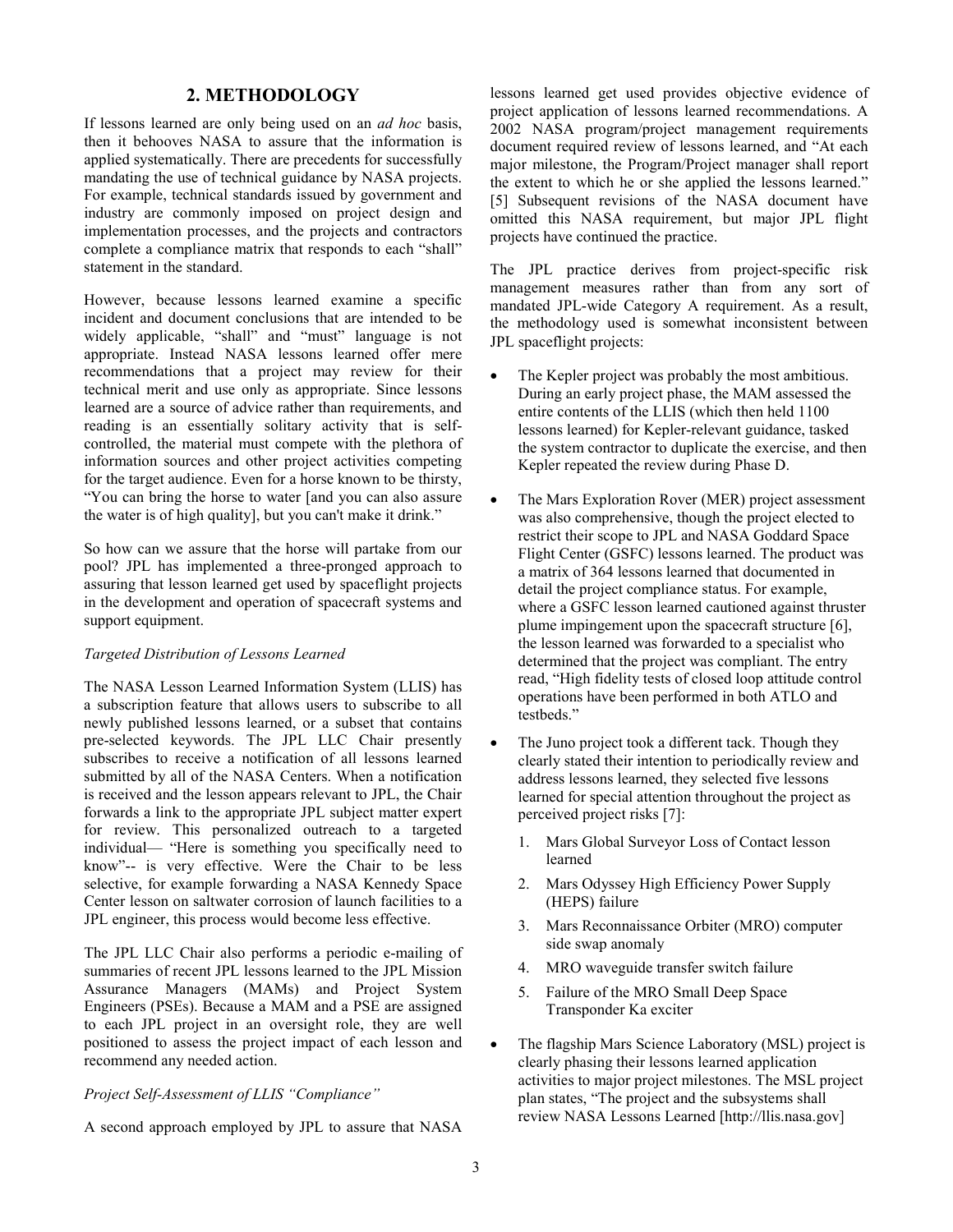• Failure Lessons Learned and report on these issues at design reviews." [8]

For self-assessments where the project reviews a significant number of lessons learned, the project manager typically appoints a project coordinator to categorize the lessons by technical discipline and assign each category to a subject matter expert. The expert then reviews each lesson in the set, determines whether it is applicable to the project, assesses the potential project impact of non-compliance, evaluates the current compliance status of the project, and proposes a course of action to achieve compliance. This assessment by the expert should be done early in the project when it is most cost effective to implement the lesson learned recommendations. Because the lesson applicability is often not known early in the project, prior to detailed design decisions, the project self-assessment should be iterated at major project milestones. When the project has taken preventative or corrective action, the project has provided a closed-loop response to the lesson learned.

These project self-assessments are fairly labor-intensive more so as the contents of the LLIS grows-- and the practice is viewed as possibly impractical for smaller projects. It is not clear that the disparity between the scope of these assessments is undesirable, so long as the scope is consistent with the projects' risk management strategy. Of course, the term "compliance" is somewhat misleading, since lessons learned are intended as merely cautionary recommendations to be considered by a project: there are no "shall" statements in lessons learned against which to assess compliance.

#### *Infusion of Lessons Learned into Center Business Practices*

Because the above two approaches cannot assure that the appropriate individual reads and applies a key lesson learned at the appropriate point in the project life cycle, JPL perceived a need to achieve a closed-loop to the lesson learned recommendations. In responding to the 2002 GAO findings, the selected methodology is to formally infuse lessons learned into the JPL standards and processes by which project work is done. Along with the requirement for each NASA Center to have an LLC, this requirement for Center *lessons learned infusion* became a key element of NPR 7120.6.

Early attempts to implement an infusion process at JPL were unsuccessful due to the scope and complexity of incorporating lessons learned into JPL processes. Lessons learned were categorized to match the organizational units in the JPL line organization. For example, LLIS content related to spacecraft propulsion were forwarded to the manager of the propulsion engineering section for incorporation into propulsion engineering procedures and training that apply to all JPL projects. To track the action item to completion, a JPL Corrective Action Notice (CAN) was issued against the section manager. There were several problems with this initial approach:

instructions to which lesson learned recommendations could potentially apply.

- The section managers were perplexed by the request to incorporate recommendations (i.e., advisory statements) into what were essentially requirements documents.
- The section managers were chagrined at receiving a CAN, with its negative connotations, as a result of what were in some cases "positive" lessons learned that reported the section doing something correctly.

While lessons learned infusion efforts bogged down, a new development at JPL offered an opportunity. Two JPL documents that were originally written as guidance, the *Design Principles* [9] and the *Flight Project Practices* [10], became core standards against which each JPL project was audited for compliance. Basically, the *Design Principles* (DP) document lists the minimum set of design requirements for all spaceflight systems, while the *Flight Project Practices* (FPP) covers the mission engineering activities other than design engineering (e.g., testing, problem reporting, system safety, quality assurance, etc.) Reviewing this comprehensive list of "things JPL projects should always do," it is apparent that the lesson learned recommendations are written perhaps one level of detail lower, such that they provide historical examples that reinforce the DP and FPP content. Hence, lessons learned infusion into the DP and FPP provides two benefits: (1) just two documents provide closed loop infusion of lessons learned and (2) cross-referencing lessons learned to the DP and FPP paragraphs provides additional rationale for the requirements in these core standards. Because the DP and FPP paragraphs are terse statements that provide little background information, JPL projects and system contractors can benefit from the concrete example provided by the cross-referenced lessons learned.

A spreadsheet cross-referencing each lesson learned to one or more specific paragraphs in the DP and/or the FPP was prepared last year by the JPL Chief Engineer's Office.

Lessons learned published in the LLIS by other NASA Centers, as well as by JPL, were reviewed last year for inclusion in the spreadsheet. To further validate the crossreferences, the JPL Chief Engineer directed the JPL Engineering Board (JEB) to vet them. The JEB validation was completed this year, and the spreadsheet was linked to the DP and FPP documents. An update of the DP and the FPP is being prepared that will insert hot links to the crossreferenced lessons learned at the end of each paragraph, instead of in the separate spreadsheet.

# **3. KEY FINDINGS & RECOMMENDATIONS**

*Outcome of Conducting "Targeted Distribution"*

The procedure in which the JPL LLC Chair reviews newly published lessons learned and brings relevant items to the attention of the appropriate JPL subject matter expert is a

There are thousands of JPL procedures and work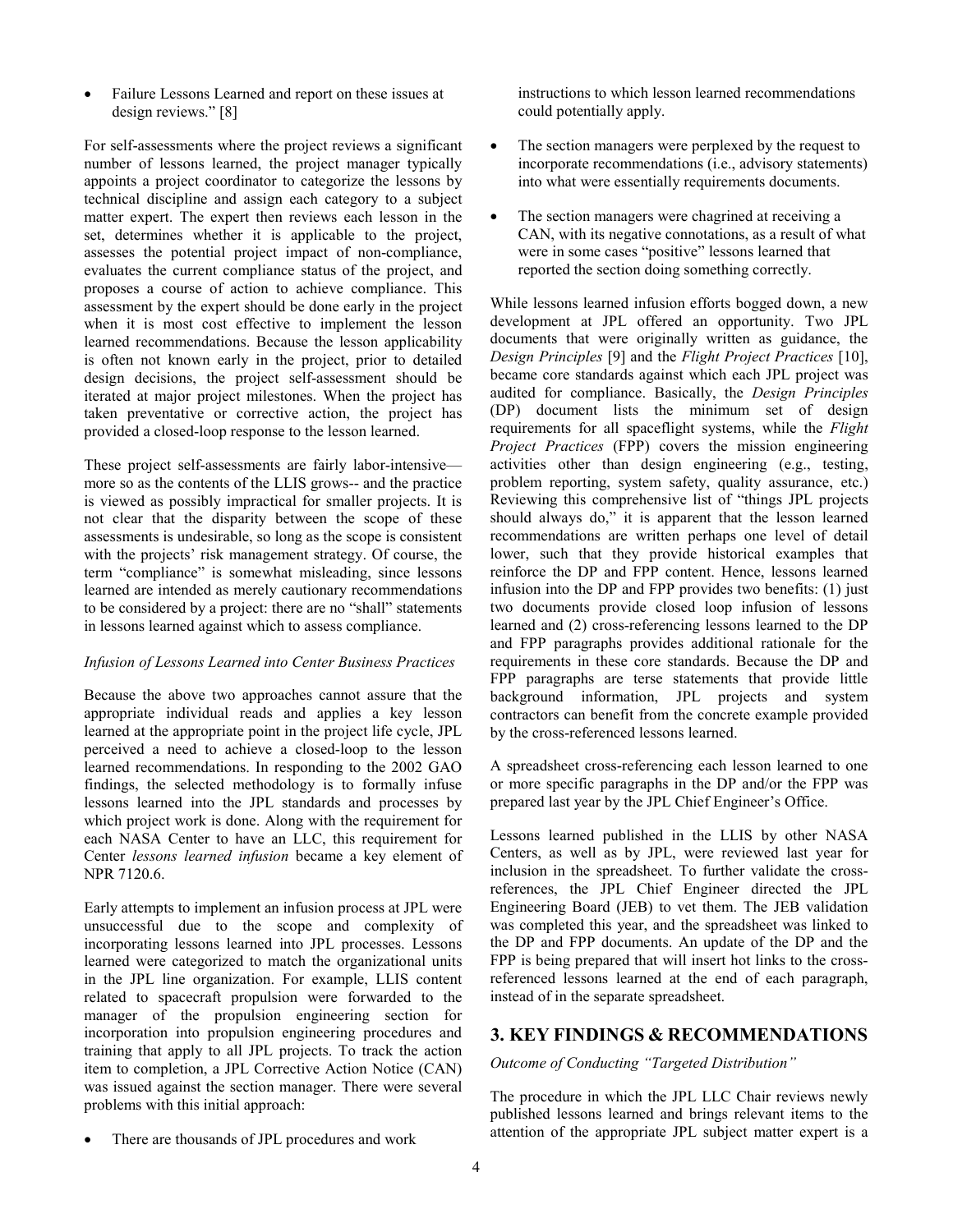efficient dissemination method. It requires little effort if the Chair also maintains a list of JPL subject matter experts, and the personalized aspect of the communication increases the likelihood that the recipient will read the lesson and act upon it. Anecdotal evidence of the effectiveness of targeted distribution includes some inter-Center requests for additional information that were prompted by the initial lesson dissemination.

The downside to this lesson sharing technique is that:

- Unless it is forwarded further, the lesson reaches only a single individual in the JPL line organization, and it does not assure formal compliance assessment by the JPL project organizations. This is somewhat ameliorated by the periodic distribution of lesson summaries to the MAMs and PSEs.
- The lesson reaches the attention of the subject matter expert at an arbitrary time—shortly after the lesson is published—instead of at a key project decision point when the information would be most useful.

## *Outcome of Conducting "Project Self-Assessment"*

Project assessment of (1) the relevance of the LLIS contents to the project, and (2) the status of project compliance with the lessons learned recommendations, provides objective evidence that a project has systematically applied lessons learned. When a project performs this self-assessment, an independent auditor cannot reasonably claim that the NASA lessons learned repository is not being used by the project.

To be effective, however, the project review of the LLIS must be conducted iteratively. If the topic of a lesson learned involves a particular design implementation, a project in a pre-design phase may be unable to judge its applicability and must revisit the lesson at a later project milestone when the system design is better defined. Or, if a lesson learned is known to be applicable, it may still be too early to assess the project's response to the recommendation. The need to repeat the exercise at major project milestones requires a high level of project commitment to lesson learning, and there is little evidence that the other NASA Centers ever implemented the requirement in the 2002 NPG.[5]

Even if the project performs a comprehensive assessment at each major milestone, there remains a risk that the appropriate individual will not be alerted to the lesson learned at the proper point in time to avert repetition of a mishap. The assessment matrix is a project document that is not necessarily tied to NASA Center level procedures or training. Also, as stated earlier, smaller projects may lack the resources to perform comprehensive and iterative selfassessments. Smaller projects and Class D/E projects may view this assessment as "hosing them down" with information.

NASA projects that have assessed their compliance with the

growing compendium of NASA lessons learned should be commended on their dedication to risk avoidance. Feedback indicates that the JPL projects identified above have found the review quite worthwhile in assuring that they do not have to relearn the mistakes of their predecessors. However, such formal and iterative project review of the LLIS contents is not, and should not be, a blanket NASA requirement. Like any other engineering process, it should be implemented where it makes sense in terms of the project risk strategy and project resources.

## *Outcome of Lessons Learned Infusion*

With the infusion of lessons learned into JPL standards and processes, JPL no longer need rely on the appropriate person reading a key lesson learned at the specific point in time needed to effect project decision making. The JPL DP and FPP documents are recognized by the JPL projects (and by NASA Headquarters) as a stand-alone set of core JPL standards, and their comprehensive provisions adequately cover the range of topics found in NASA lessons learned. JPL projects complete a DP Compliance Matrix in which they record their state of compliance or non-compliance with the DP requirements, and the Compliance Matrix is attached to the Project Implementation Plan. [11] Even if a project requests a waiver to a DP requirement, the waiver preparation and evaluation process assures that the waiver preparer will have reviewed the associated lesson(s) learned. (A side-benefit is that the cross-referenced lesson(s) learned inform the waiver process.) Hence, the lessons learned infusion process achieves a closed loop.

There are some loose ends to the infusion process because newly published lesson learned may not yet have been cross-referenced and vetted. To close this process escape, Paragraph 5.22.2 of the projects' guiding rules [9] requires projects to "review lessons learned that are yet to be incorporated into the institutional standards and processes by which the work is done, and take appropriate action in responding to the relevant experience(s)."

The objective of the above three practices is merely to assure that lessons learned knowledge is not ignored. Programs and projects are only called upon to consider the lesson learned recommendations; the program/project manager may have sound justification for deciding not to implement a recommendation.

# **4. PLANS FOR FUTURE WORK**

Other NASA Centers are reportedly preparing core engineering standards similar to the JPL DP and FPP. NASA Marshall Space Flight Center is preparing a "Red Book," and NASA Glenn Research Center is preparing a "GRC Processes, Policies, and Procedures" document. NASA Goddard Space Flight Center has an established "Gold Book." This documentation may prove helpful to these NASA Centers' infusion efforts.

The plan to add lesson learned links to the next version of